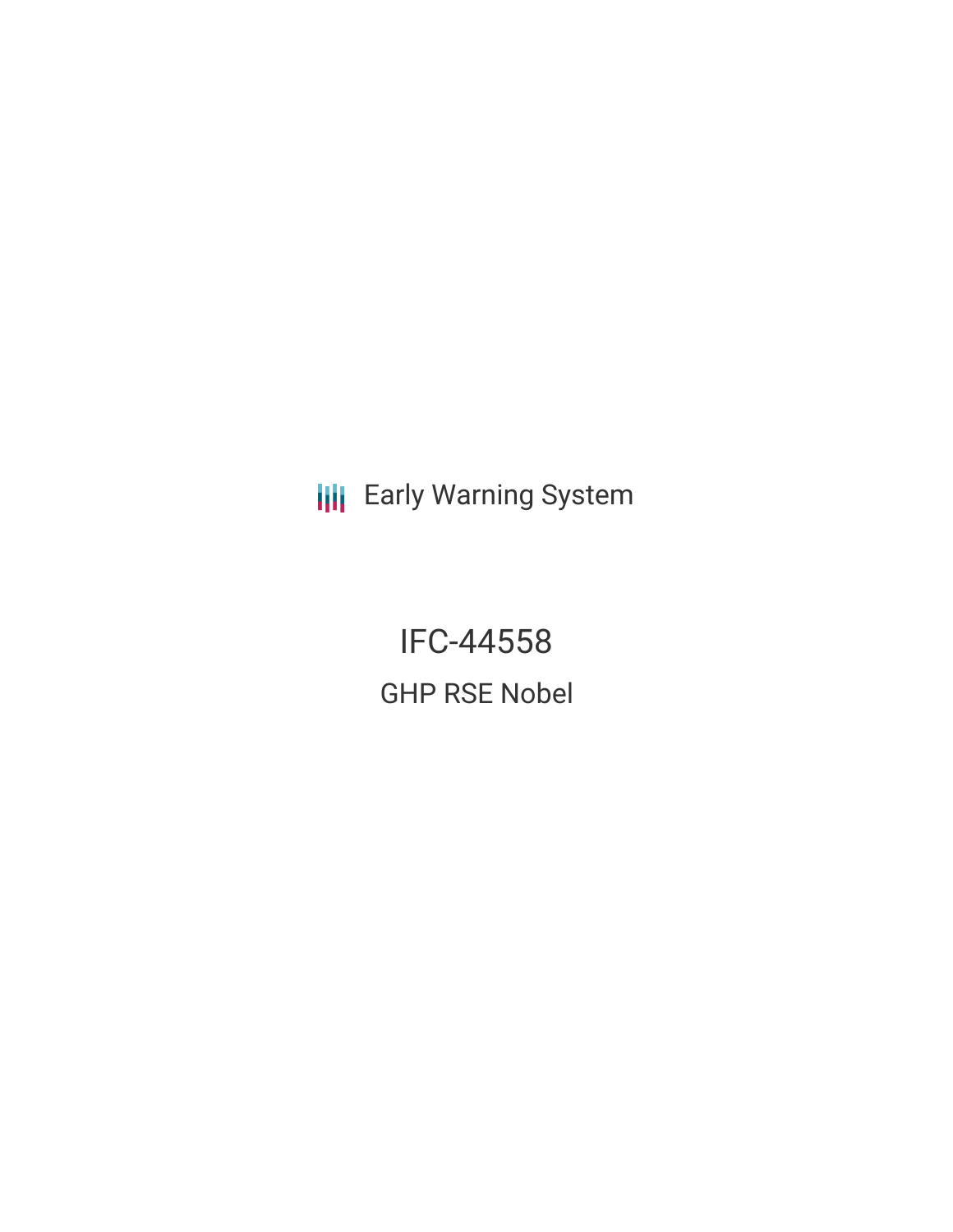# **Quick Facts**

| <b>Countries</b>               | Turkey                                  |
|--------------------------------|-----------------------------------------|
| <b>Specific Location</b>       | Duzce; Gebze                            |
| <b>Financial Institutions</b>  | International Finance Corporation (IFC) |
| <b>Status</b>                  | Active                                  |
| <b>Bank Risk Rating</b>        | B                                       |
| <b>Voting Date</b>             | 2021-03-23                              |
| <b>Borrower</b>                | NOBEL ILAC SANAYII VE TICARET A.S.      |
| <b>Sectors</b>                 | Industry and Trade                      |
| <b>Investment Type(s)</b>      | Loan                                    |
| <b>Investment Amount (USD)</b> | $$12.09$ million                        |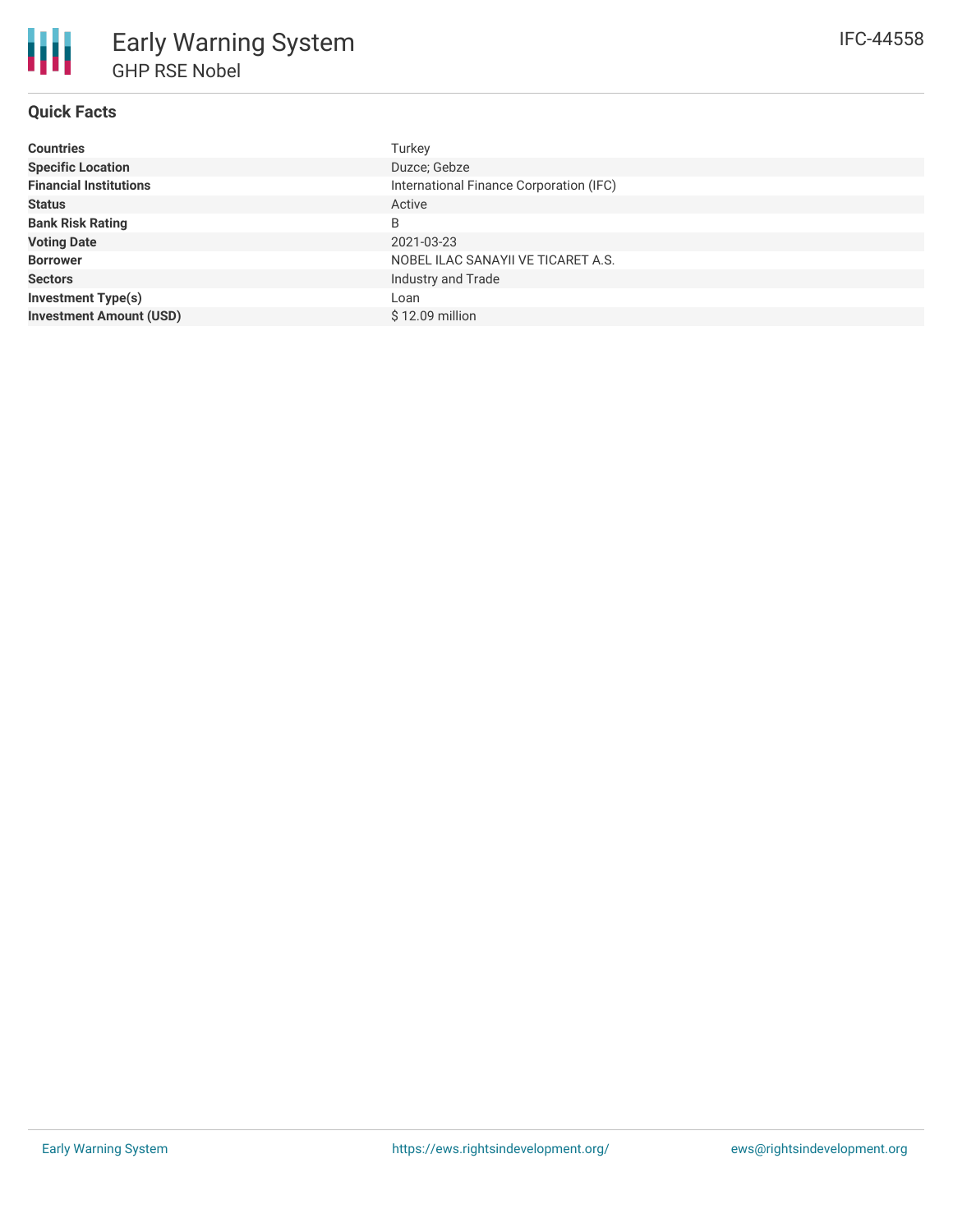

# **Project Description**

According to the Bank's website, the project provides funding to Nobel Ilac, a pharmaceutical manufacturer and distributor of pharmaceutical and food supplement products, to finance company's working capital needs due to the impact of Covid-19.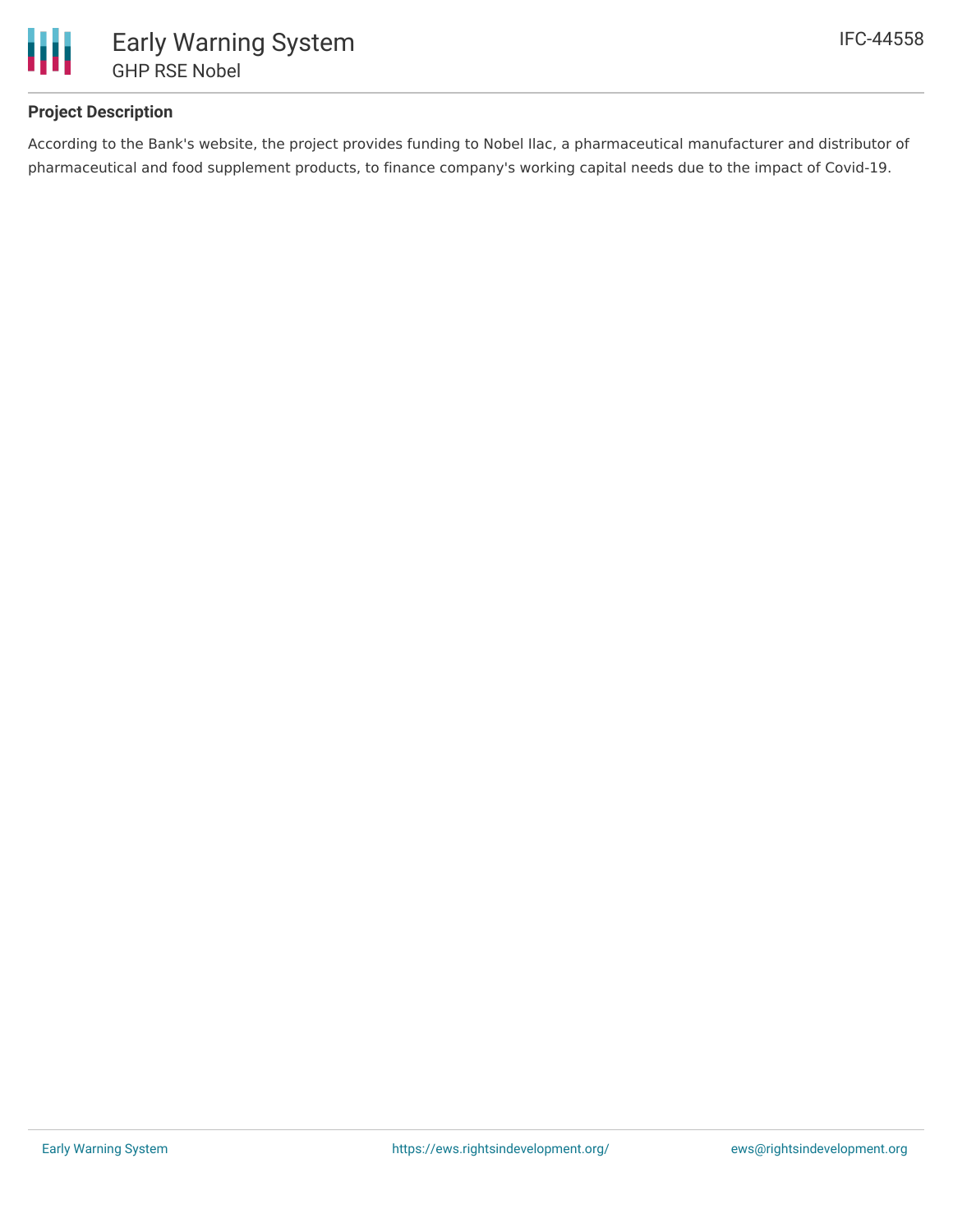## **Investment Description**

• International Finance Corporation (IFC)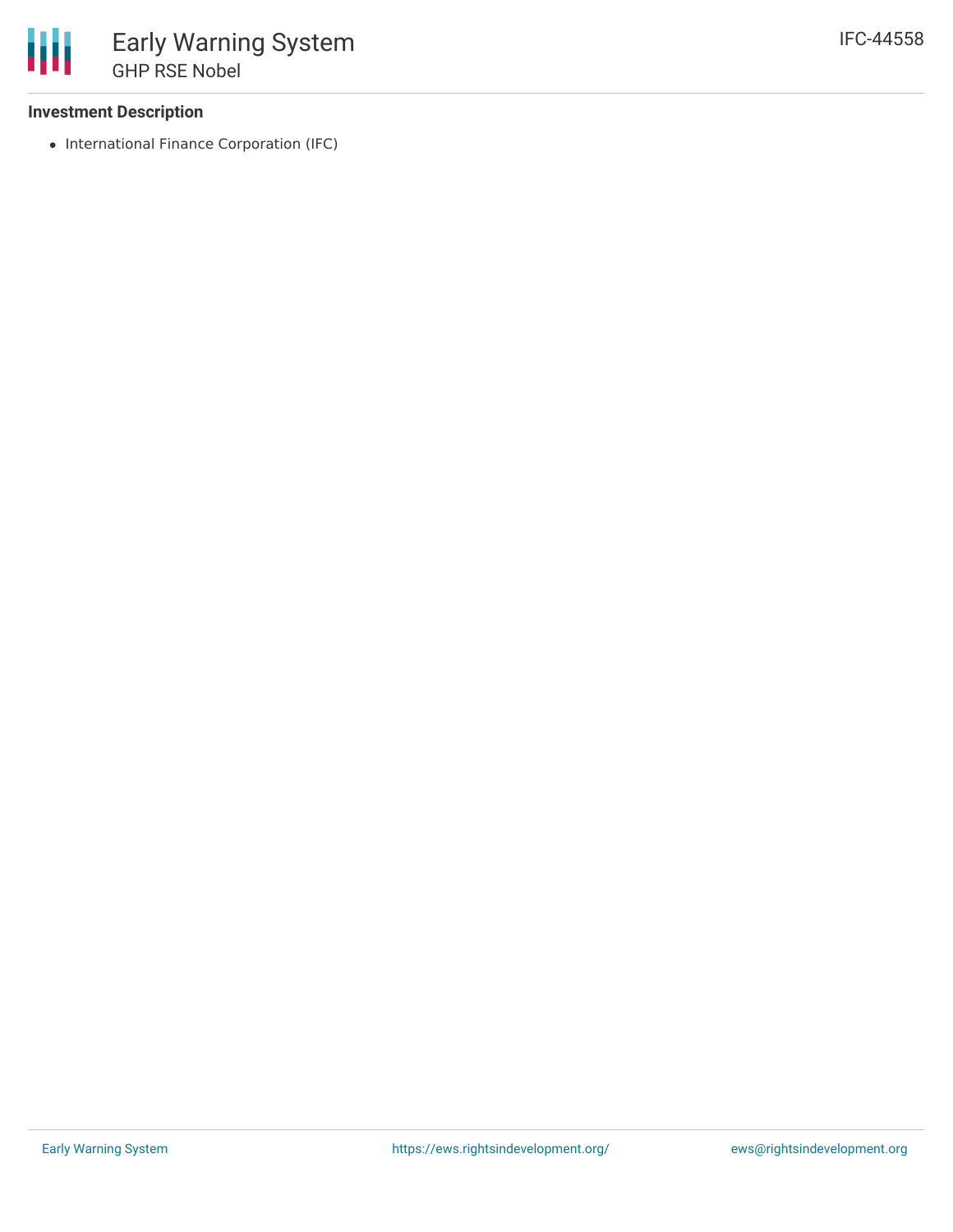

# 冊 Early Warning System GHP RSE Nobel

| <b>Private Actor 1</b>   | <b>Private Actor</b><br>1 Role | <b>Private Actor</b><br>1 Sector | <b>Relation</b>          | <b>Private Actor 2</b>             | <b>Private Actor</b><br>2 Role | <b>Private Actor</b><br>2 Sector |  |
|--------------------------|--------------------------------|----------------------------------|--------------------------|------------------------------------|--------------------------------|----------------------------------|--|
| $\overline{\phantom{0}}$ |                                |                                  | $\overline{\phantom{a}}$ | Nobel Ilac Sanayii ve Ticaret A.S. | Client                         | $\,$                             |  |